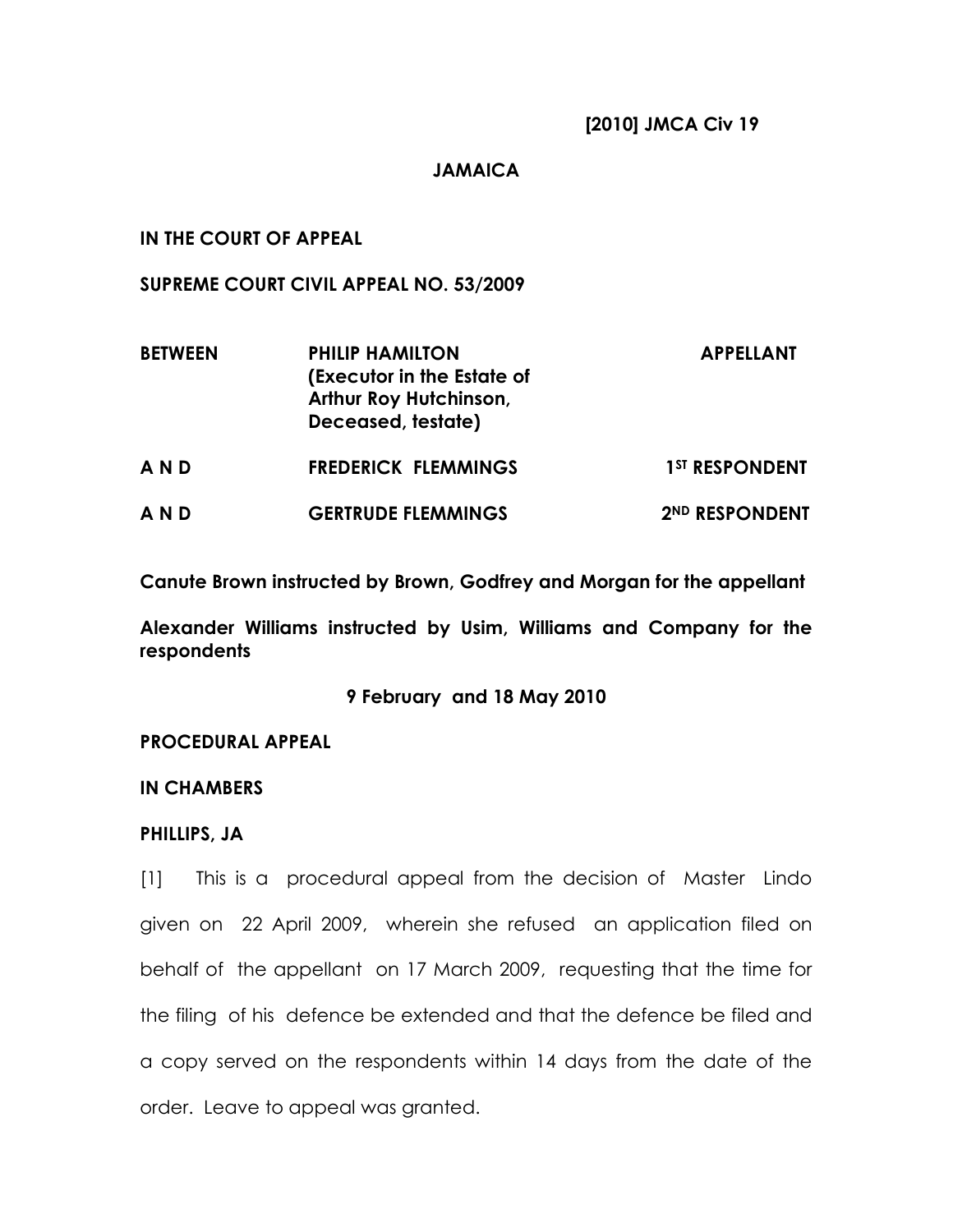[2] The grounds of the application before the Master were that the appellant had been unable to file his defence within the period required due to illness and inability to give full instructions to his attorney-at-law, and also that the appellant had a real prospect of successfully defending the claim.

[3] The notice and grounds of appeal were duly filed on 30 April 2009. The appellant challenged the exercise of the Master's discretion to refuse leave to file his defence, and relied on two grounds of appeal:

"(a) That the learned Master erred in law in holding that:

- (i) The proposed Defence of hardship to a claim for a decree of specific performance was not available to the Appellant and/or is not known to law.
- (ii) The appellant failed to satisfy the Court that the Defence had a real prospect of success.
- (iii) The Appellant's delay in applying for the leave to file his Defence was inexcusable and therefore failed the test set out in Rule 13.1 of the Civil Procedure Rules 2002.
- b) The Learned Master in exercising her discretion whether to grant or refuse leave erred in law by failing to abide by the overriding objective in that she did not consider the effect of the refusal to grant leave to file the Defence would have on the Appellant and not balancing it with the prejudice, if any, the grant of the Application would cause to the Respondents."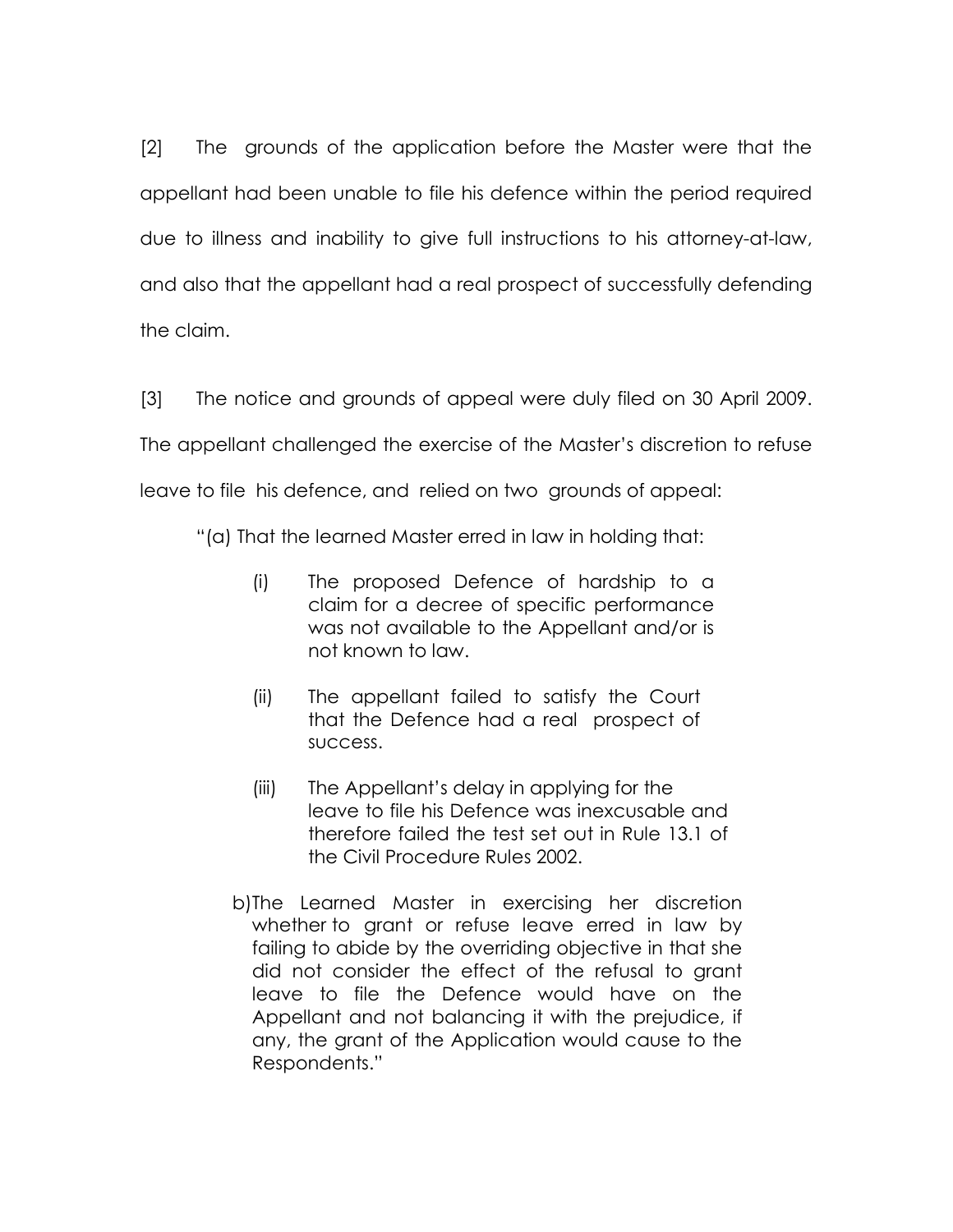#### The proceedings.

[4] This matter commenced by claim form and particulars of claim dated 30 July 2008. The cause of action and the remedy sought by the respondents were straightforward and succinct. The respondents claimed specific performance, damages in lieu of or in addition to specific performance, and all necessary enquiries and accounts, in respect of the appellant's breach of an agreement for sale made between the respondents and the appellant, for the sale of all that parcel of land which is contained in certificate of title registered at Volume 383 Folio 7 in the Register Book of Titles, which agreement the appellant had failed, neglected and/or refused to complete despite demand. Several documents relevant to the claim were annexed to the claim form, to wit, the agreement for sale, the certificate of title, copy grant of probate and other items of correspondence relating to the payment of the deposit of \$900,000.00, and then later a further payment in the sum of \$700,000.00 as requested, to "enable the estate to discharge its obligations to the Revenue and to secure the issue of the Form 8".

[5] In the particulars of claim, the respondents referred to the agreement for sale dated 21 December 2006, mentioned the sale price of \$4,350,000.00, that it was a condition of the agreement that completion should have taken place on or before the expiration of 90 days, and that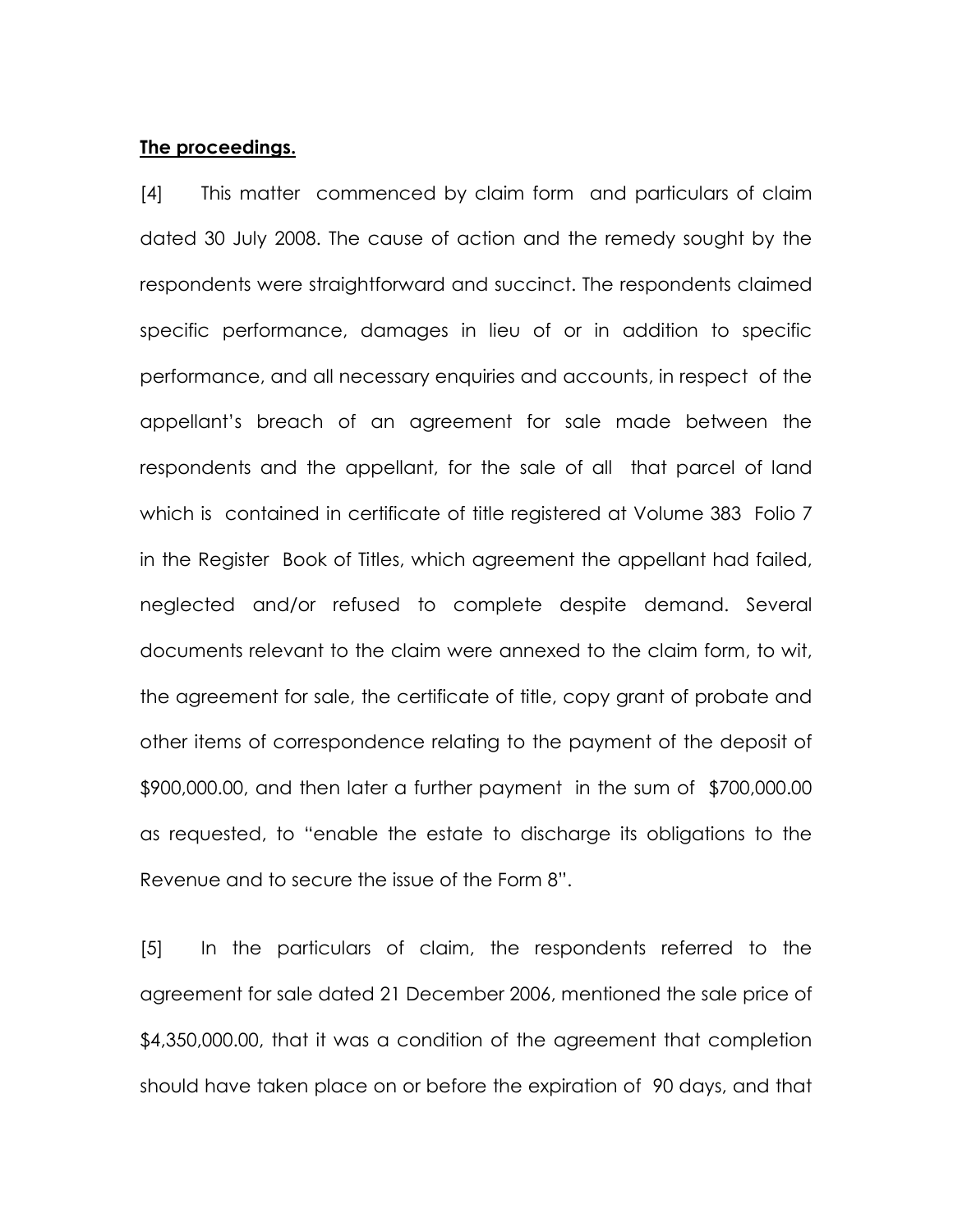they had made two payments toward the purchase price, the deposit and a further payment, although no further payments, subsequent to the deposit, were due under the agreement until completion.

[6] The respondents averred that they were ready willing and able at all times to complete the transaction, however the appellant in breach of his contractual obligations had failed, neglected and or refused to complete the same. In the particulars of claim the respondents reiterated their claim for specific performance of the agreement and damages in lieu thereof or in addition thereto.

[7] The acknowledgement of service of the claim form and the particulars of claim was filed on 17 September 2008, indicating service of the documents on 5 August 2008. The defence was not filed within the time required by the rules.

[8] On 17 March 2009, the application for extension of time set out in paragraph 1 herein, the outcome of which is the genesis of this appeal, was filed with affidavit in support, sworn to by Mr Philip Hamilton, the executor of the estate of Mr Arthur Roy Hutchinson, deceased.

[9] Mr Hamilton stated that he was a retired teacher, that he had received the claim form and particulars of claim in August 2008, and that early in September he had informed his attorneys about the development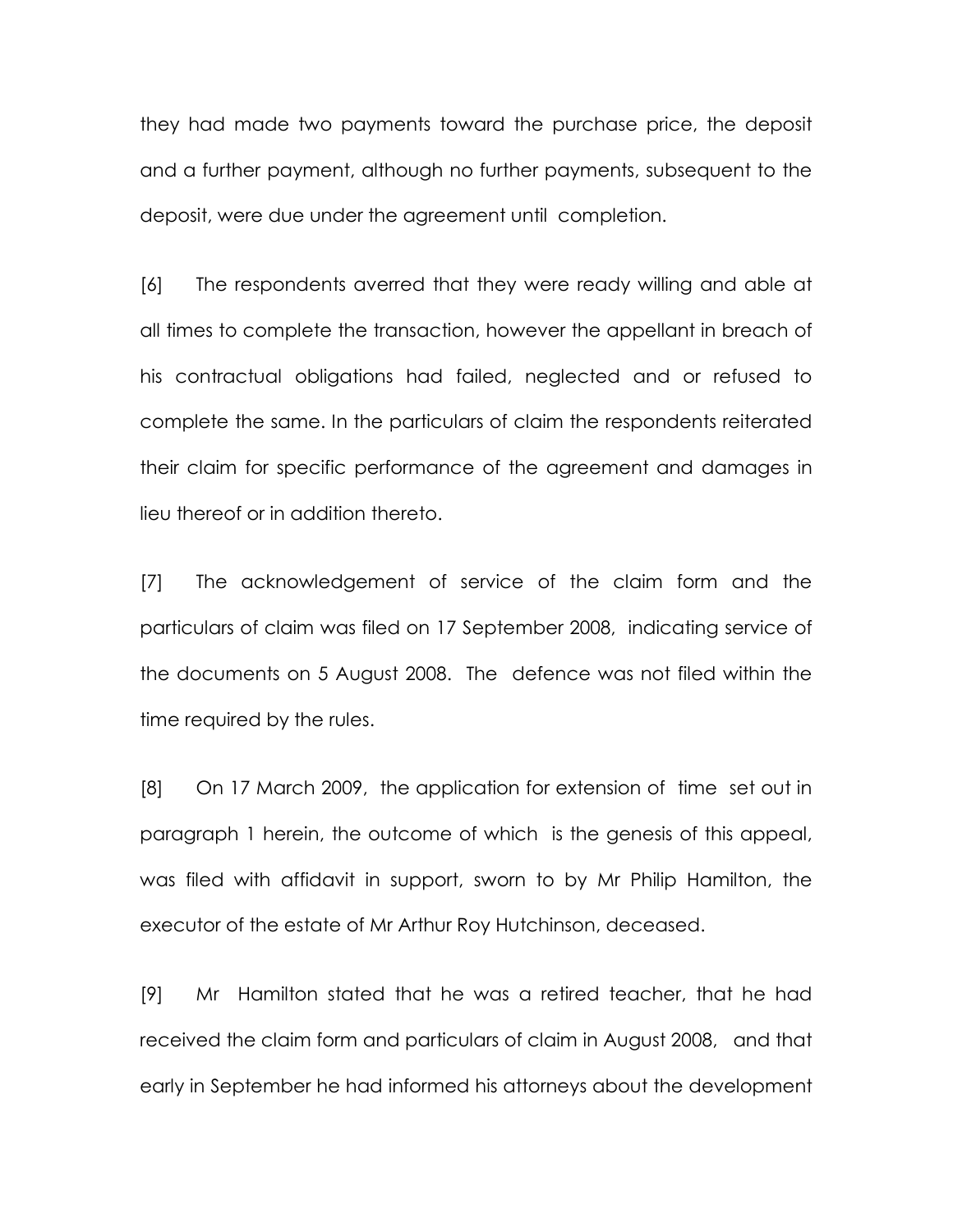in a transaction they had been handling on behalf of the estate. He further deponed to the fact that he had had discussions with Ms. Elma Wilson who was residing in the house on the property, the subject of sale to the respondents. Ms Wilson was also the beneficiary under the will of Mr Hutchinson, and had previously intended to vacate the home and, to migrate to the United States of America. This plan however had fallen through, and she was then experiencing serious difficulties in obtaining alternate accommodation. In fact she had endeavoured to persuade the respondents to withdraw their interest in the premises as her health had deteriorated considerably and she was no longer able to climb steps. Unfortunately, this attempt did not bear fruit.

[10] Mr Hamilton further stated that shortly thereafter he fell ill. He suffered a stroke, was hospitalized and was unable to speak to give his attorneys any instructions with regard to the claim which had been instituted against him.

[11] By January 2009, he had been advised that the time for filing the defence had passed, but that he could apply for an extension of time to file the same. He indicated that he remained concerned about the welfare of Ms Wilson, and although informed that hardship as a defence was difficult to prove, nonetheless he was of the view that when all the circumstances were put before the court, the court would find that he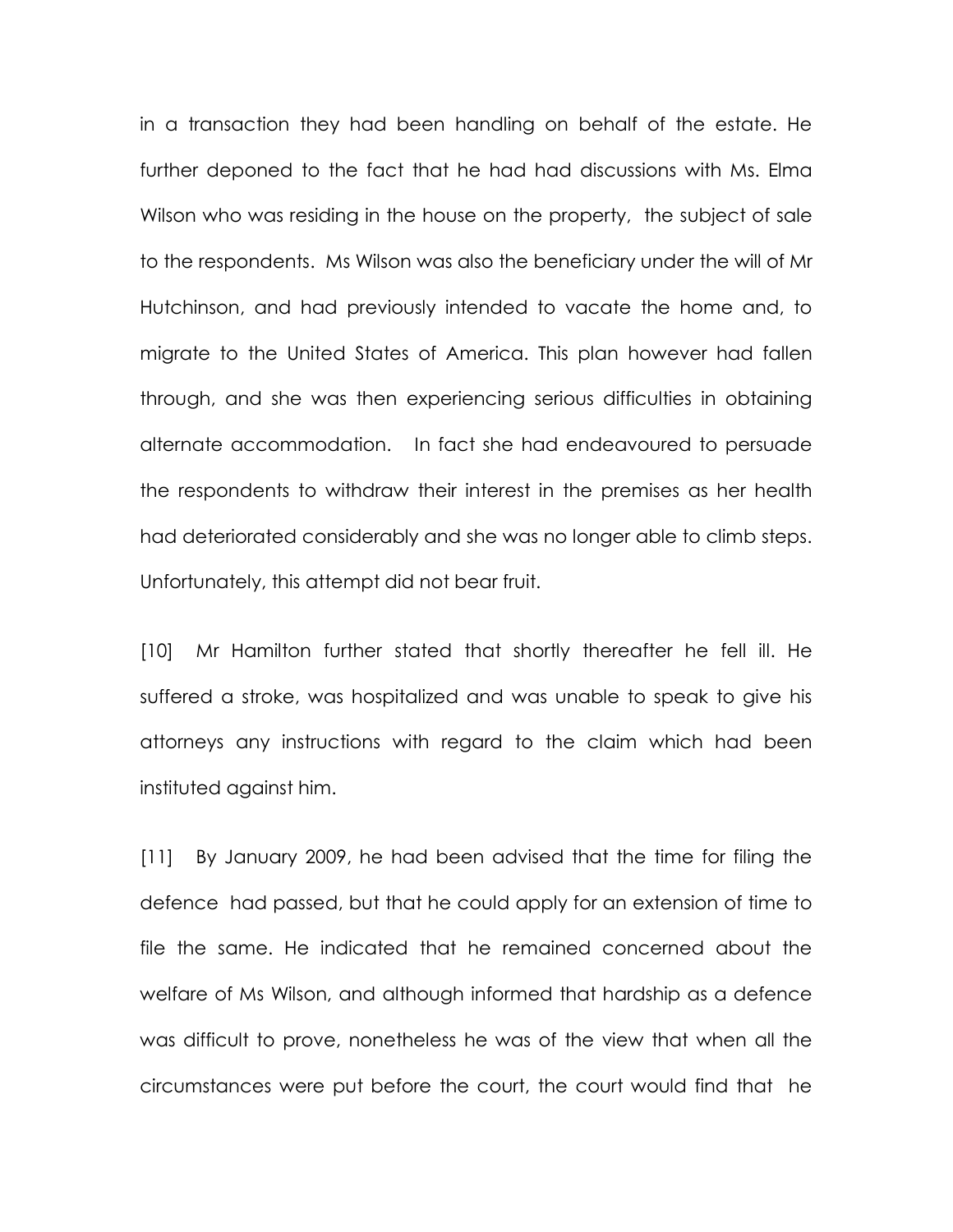had a real chance of success. A copy of the proposed defence was attached to the affidavit.

[12] The proposed defence admitted that the parties had duly entered into the said agreement for sale, (in respect of premises registered at Volume 383 Folio 7 and located at 5 Lucas Road, Kingston) its conditions and the payments made thereunder, but added that the second further payment was also made in relation to a mortgage on the property, which the parties were unaware of at the time of execution of the agreement for sale. The appellant averred in paragraph 4 of the proposed defence that he was "ready, willing and able to account for all sums paid by the Claimant to the Appellant pursuant to and incidental to the Agreement for Sale". Additionally, he stated that he was unable to complete the transaction due to the 'exceptional hardship' being experienced by a third party, who was Ms Wilson the beneficiary of the estate. He indicated her original intention to migrate and reside with her daughter in the United States, but now pleaded that she had been denied a visa to enter that country. In paragraph 9 of the proposed defence he stated that Ms Wilson was "upwards of 65 years old and is cared for by persons who live near to her".

[13] In the premises, the appellant prayed that the court would deny the respondents specific performance of the agreement for sale due to the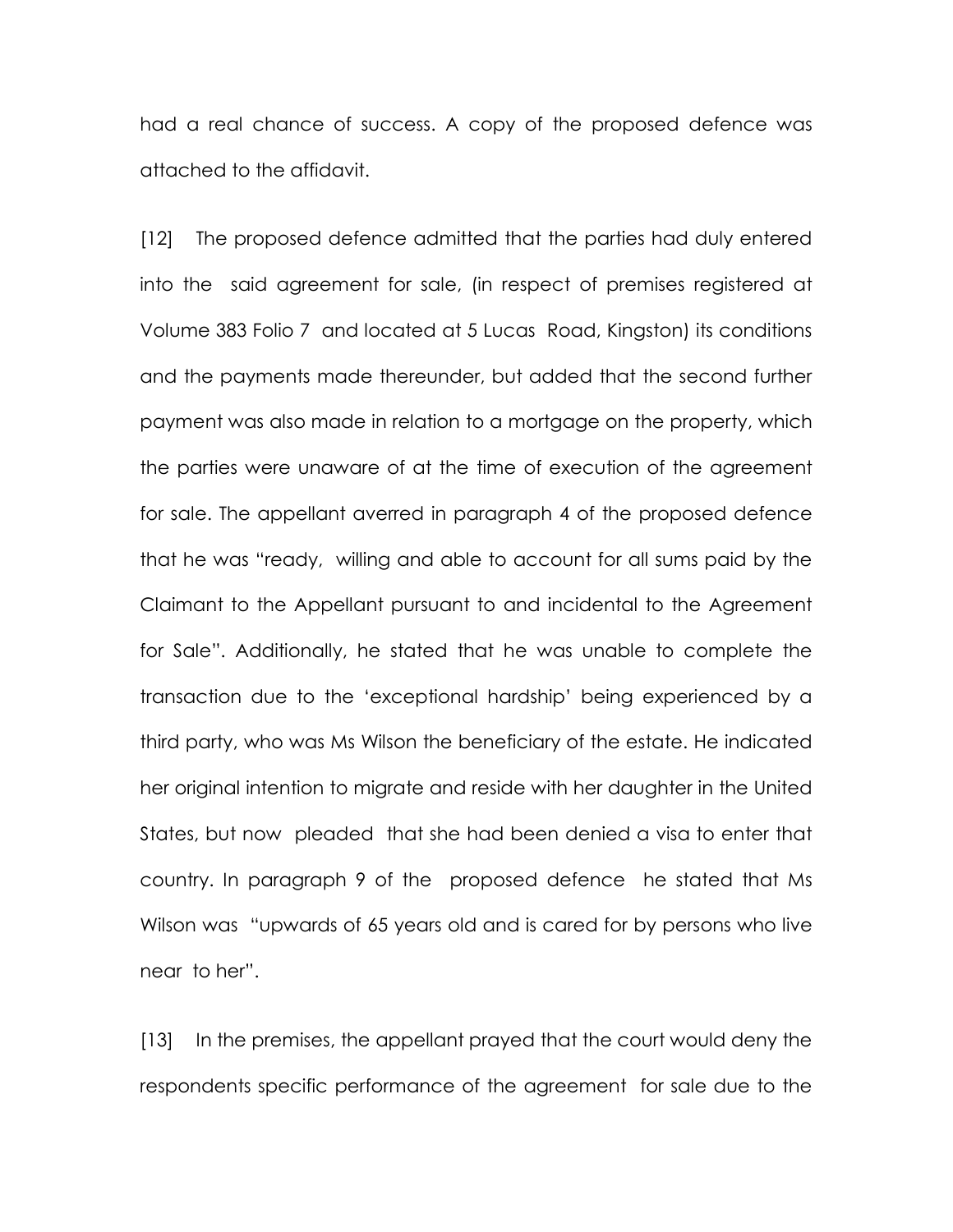hardship it would cause, which the appellant could not have foreseen, and asked that if the court saw it fit to award damages to the respondents, that those damages be in lieu of specific performance and not in addition to the same.

#### Master Lindo's Judgment.

[14] Master Lindo heard this application on 1 April 2009. She reviewed the history of the matter through the courts, as well as the statements of case, which I have already set out herein. There was no affidavit in response to that of Mr Hamilton. However the Master referred to counsel's submissions on behalf of the respondents, wherein he stated that there was no credible explanation for the failure to file the defence within the time specified by the rules. In fact counsel said that there had been no request not to enter judgment, none to consent to file the defence out of time, there was no defence disclosed by the appellant and his actions had shown a disregard of the rules.

[15] The Master appeared impressed with these submissions. She stated that even though the delay in filing the defence may have been due to the illness of the appellant, there was not sufficient evidence placed before the court in this regard, for instance there were no specific dates, "as to the onset of his illness and his recovery". The learned Master also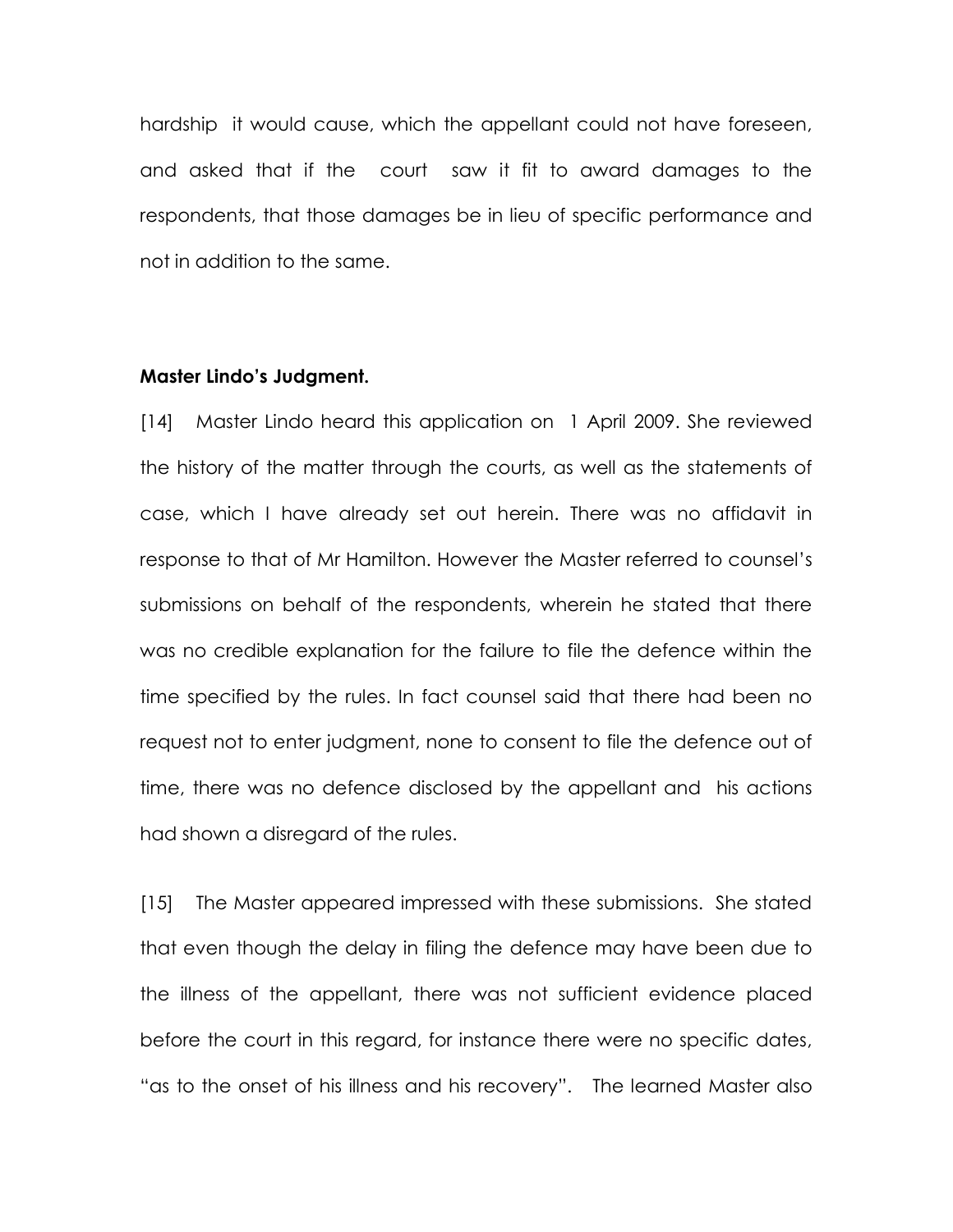found that the explanation for the delay in filing the application for extension of time to file the defence, six months after the filing of the acknowledgement of service was not satisfactory and even if the alleged illness of the appellant could be considered a reasonable explanation for the delay, this was outweighed by the lack of a defence with a realistic prospect of success.

[16] The learned Master had earlier in her decision referred to the averment in the proposed defence, that, 'the appellant pleads that he is unable to complete the contract because of exceptional hardship being experienced by a third party…..' and stated: "I am not satisfied that this is a defence with a realistic prospect of success". She therefore concluded:

> "In giving effect to the overriding objective of the CPR of enabling the court to deal with cases fairly and expeditiously, in saving expense and ensuring that the resources of the court are not used up on cases which have no merit, and in view of all the circumstances, I am satisfied that this is a fit case for me to exercise my discretion in refusing the appellant's application."

#### The submissions

 [17] Counsel for the appellant informed the court that the application to extend time to file the defence, which was filed on 17 March 2009 was served on the respondents on 19 March 2009. At that time no application had been filed to enter judgment. Indeed counsel indicated that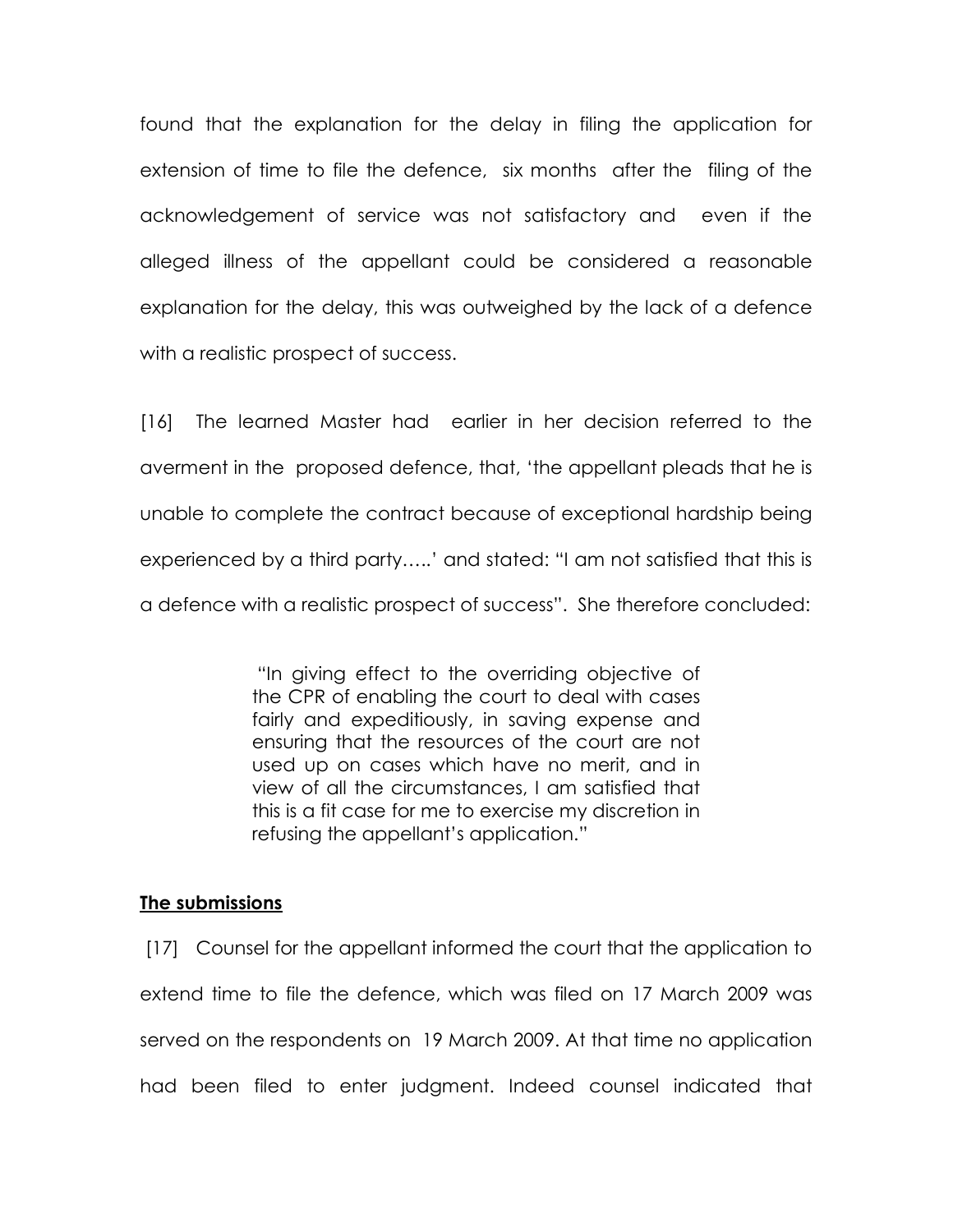although such an application had been filed by the respondents on 31 March 2009, that application had not been served on him, and so up to the time when he was being informed by the Master that the appellant's application had been refused, he had no inclination that such an application was before the court, or that an order had been made thereon. This I must say, if accurate, is quite extraordinary. Counsel for the respondents did not deny this statement but indicated that the application was made under rule12.10 (4) & (5) of the CPR which state as follows:

- "(4) Default judgment where the claim is for some other remedy, shall be in such form as the court considers the claimant to be entitled to on the particulars of claim.
- (5) An application for the court to determine the terms of the judgment under paragraph (4) need not be on notice but must be supported by evidence on affidavit and rule 11.15 (service of application where order made on application made without notice) does not apply."

[18] That rule however does not direct non service of the application and one would not have expected the respondents to have adopted that course, particularly when the parties were before the court on another application which had been served some time previously. However, I have had no feedback from the Master on this, and the written judgment out of the court does not support this allegation. The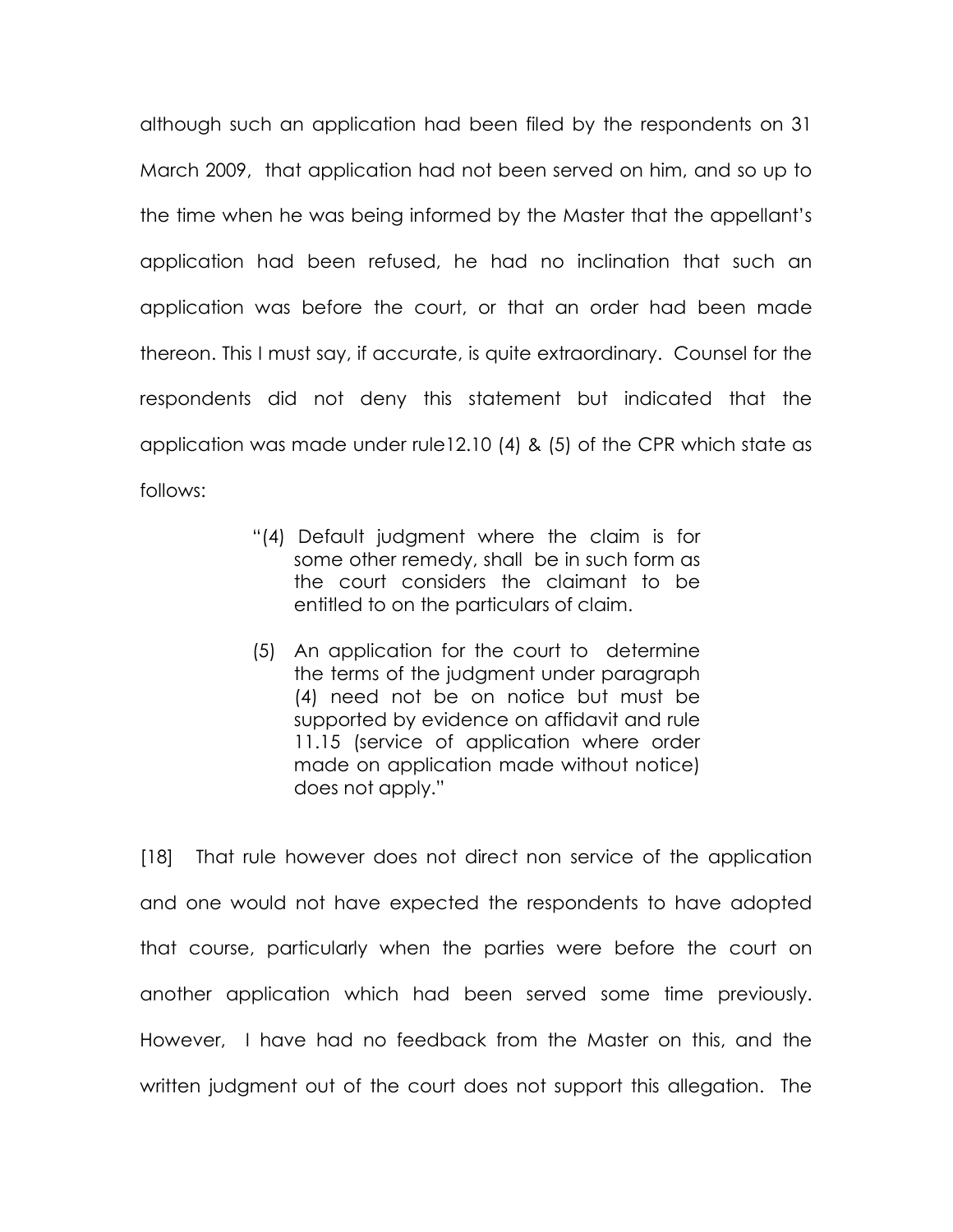judgment indicates that two applications were before her, but there does not seem to have been any arguments presented on the application to enter judgment. Further, on the basis of what is set out below, it would appear, in any event, that that application would have been heard in the absence of the attorney for the appellant.

[19] Counsel for the appellant indicated that the matter commenced on 1 April 2009. After submissions from counsel for the respondents, that the defence of hardship did not amount to a defence in law, and moreso in relation to a third party, and the appellant had responded to state that hardship was a defence to a claim for the equitable remedy of specific performance, and that there were authorities that could be provided in support of that proposition, the Master adjourned the matter for the authorities to be supplied. However, on the adjourned date, due to a misunderstanding by counsel for the appellant in respect of the time fixed for the hearing, that is 9.30 a.m. as opposed to 10.00 a.m., the matter had been disposed of when counsel for the appellant arrived at the Masters chambers at 9.50 a.m. This also seems somewhat unusual, as counsel indicated to me that there had been a message to the registry when he discovered the mistake of the time scheduled for the hearing. Thus, dealing with the matter in his absence, without more, when it was in essence partheard and without any indication of recalcitrance or otherwise dilatory behaviour on his part, is rather unsettling.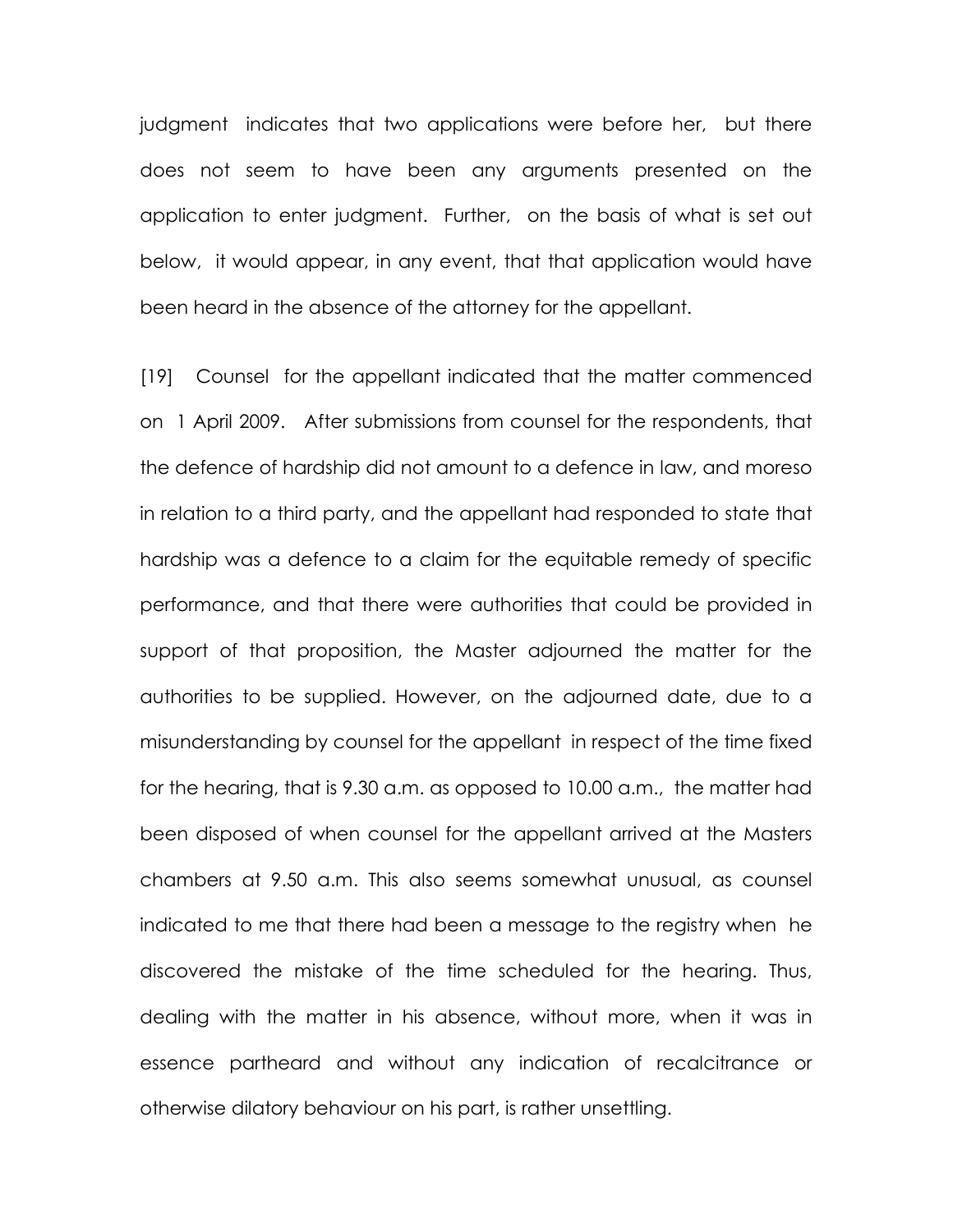[20] Counsel in dealing with the grounds of the appeal submitted that the court has an unfettered discretion to enlarge time, save that the court should exercise its powers in furtherance of the overriding objective. He relied on the case of Premium Investment Limited v Jamaica **Redevelopment Foundation Inc. HCV3632 of 2007, (unreported) delivered** 11 June 2008, where Sykes J ruled that the applicable rules with regard to the extension of time were 10.3(9) and 26.1(2) (c) of the CPR, although he stated that these rules do not set out any criteria that govern the exercise of the power to enlarge time, but accepted that in the end, it is the overriding objective which must guide the exercise of the discretion.

[21] He also relied on **Finnegan v Parkside Health Authority** (1998) 1 W.L.R. 411, where it was stated inter alia, that, "save in special cases or exceptional circumstances, it can rarely be appropriate, an overall assessment of what justice requires, to deny the plaintiff an extension (where the denial will stifle his action) because of a procedural default which, even if unjustifiable, has caused the appellant no prejudice for which he cannot be compensated by an award of costs. In short, an application under Order 3 or 5 should ordinarily be granted where the overall justice of the case requires that the action be allowed to proceed".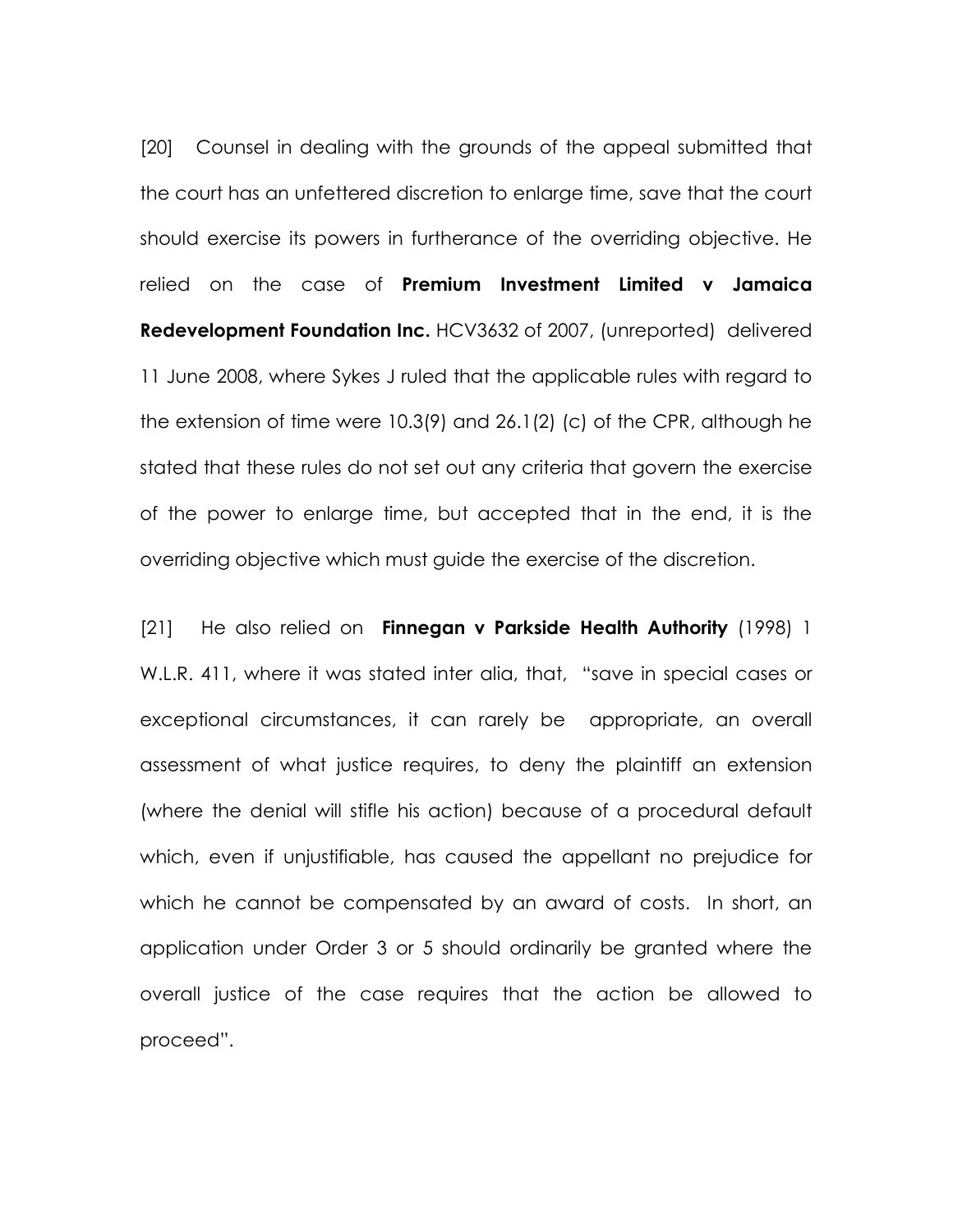[22] Counsel submitted that there was information before the court which was unchallenged with regard to the delay. And there had not been any request for the affiant to attend court to be tested under crossexamination on the credibility of his explanation. But even if the explanation for the non compliance was 'inadequate or unconvincing' counsel stated that the extension should have been granted in keeping with the overriding objective to do justice in the case.

[23] Counsel then submitted that although it ought not to be necessary to show merits on an application for extension of time, **ex abuntanti** cautela, he would nonetheless endeavour to do so.

He relied on the following facts that :

- (a) The executor had entered into a valid and enforceable contract with the respondents.
- (b) The premises is occupied by a third party who has joint beneficial interest in the premises along with her daughter and is in possession.
- (c) The interest of the third party is recognizable and can be protected in law.
- (d) The third party was experiencing difficulties securing alternative accommodation; difficulties of which the purchasers are not unaware. She is an elderly woman over sixty- five years and of deteriorating health.
- (e) To remove the third party from the premises, if self help methods fail, would require the institution of legal proceedings at the instance of the Appellant/Applicant he having warranted to the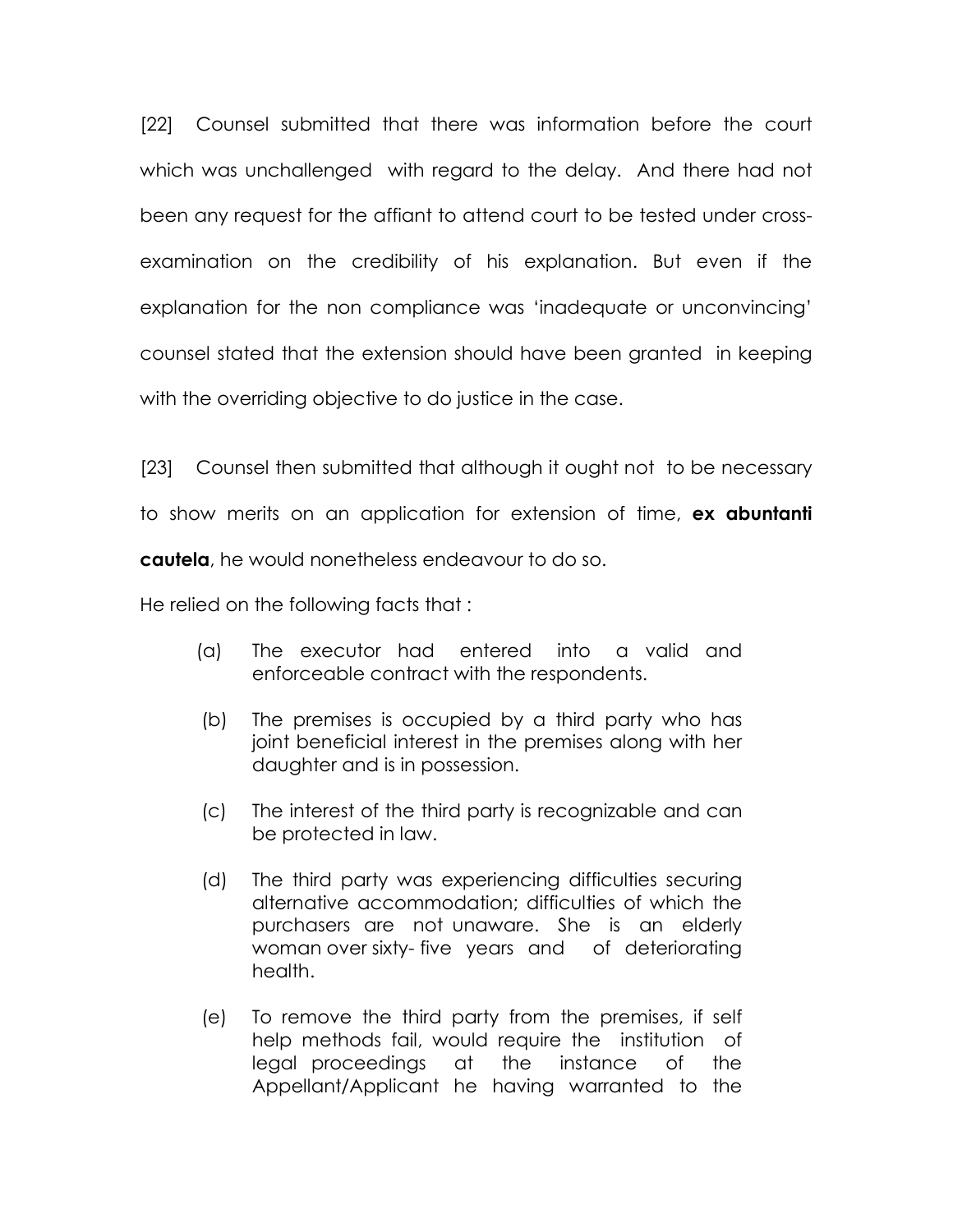Respondents vacant possession on completion of the contract.

[24] He finally submitted that the learned Master erred when she indicated that she was not satisfied that the defence of hardship was one with a realistic prospect of success. He relied on the cases of **Thomas v** Dering (1837) 1 Keen 729, Wedgwood v Adams (1843) English Report Vol. XLIX 958, and more recently, **Wroth & Another v Tyler**  $[1974]$  ICh 30;  $[1973]$ 2 WLR 405; [1973] 1 All ER 897 for the general principle that:

> "…the court will not execute a contract, the performance of which is unreasonable, or would be prejudicial to persons interested in the property, but not parties to the contract."

 In the latter case the decree was not granted as it would have required the husband to take out proceedings against his wife to obtain possession of a dwelling house which he had contracted to sell.

[25] In reply, counsel for the respondents relied on and reminded the court of the principles enunciated in the leading cases on the subject, to wit Hardy v Focus Insurance Company Limited [1995] 47 WIR 116,121 and Hadmor Productions Limited et al v Hamilton et al [1983] 1 AC 191, 200, which set out the bases on which a court of appeal will interfere with and or set aside the exercise of a judge's discretion. He stated that the limited circumstances are those in which the exercise of the discretion is based on a misunderstanding of the law , or of the evidence before him, or upon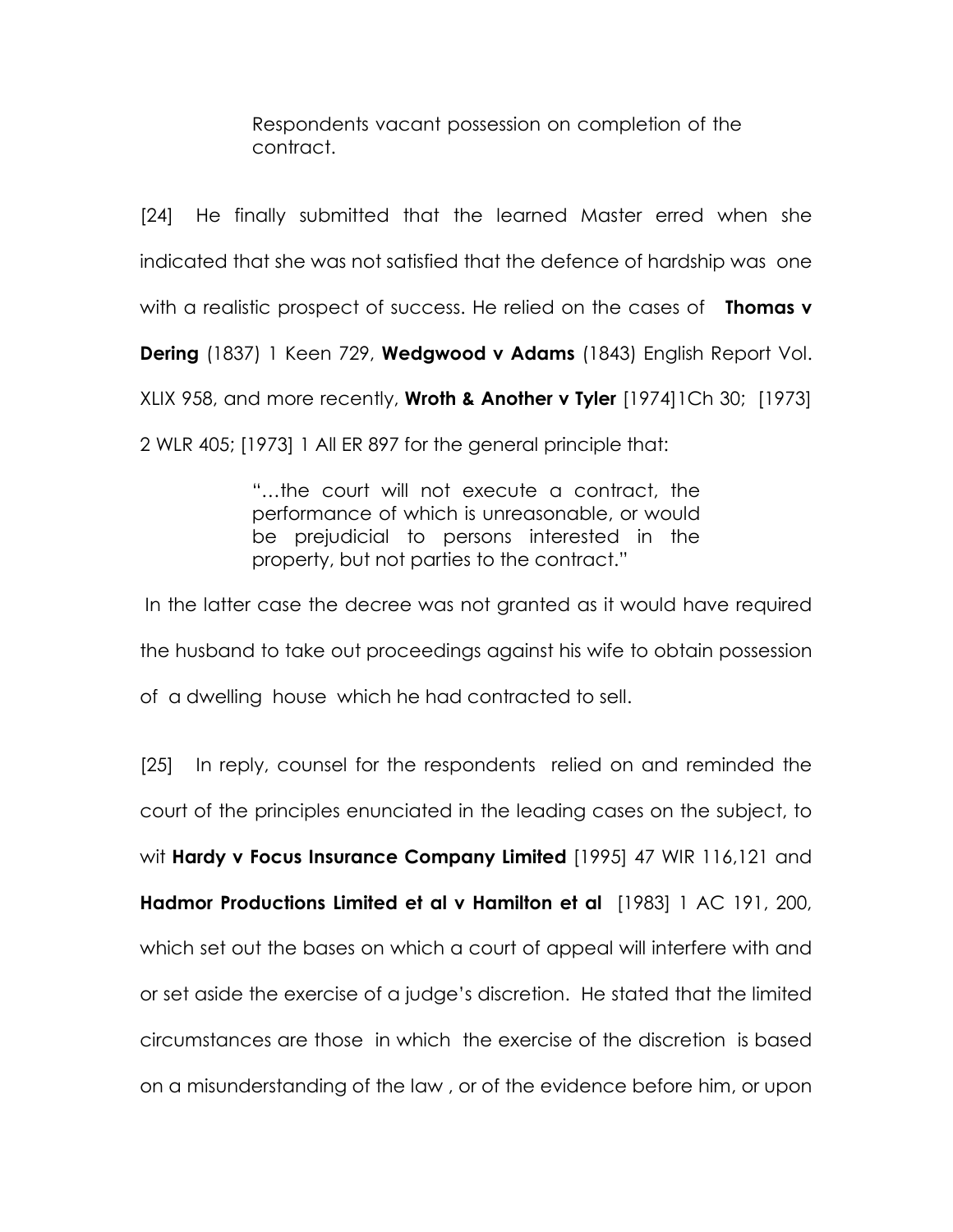an inference that particular facts existed which did not exist. He submitted that this was not a case in which the learned Master fell into error, and as such, the order made by her refusing to enlarge the time to file the defence should stand.

[26] Counsel, in his submissions accepted that, 'in certain circumstances hardship to particular third parties to a contract for a sale of land may be grounds for refusal of an order for specific performance'. However, he maintained that the learned Master had not stated that that particular defence did not exist, but that it did not have a realistic prospect of success, which he says must mean based on the facts which were before her.

[27] Counsel therefore challenged the information which was before the Master. In fact, he pointed out that there was no affidavit deponed by the beneficiary herself explaining the hardship, and he submitted that there was evidence by way of correspondence that the appellant had still been pursuing the completion of the contract, in spite of the difficulties being experienced with regard to the delivery of vacant possession. He also challenged whether the alleged difficulties, which related to finding alternate accommodation could amount to 'hardship' as a plea in equity.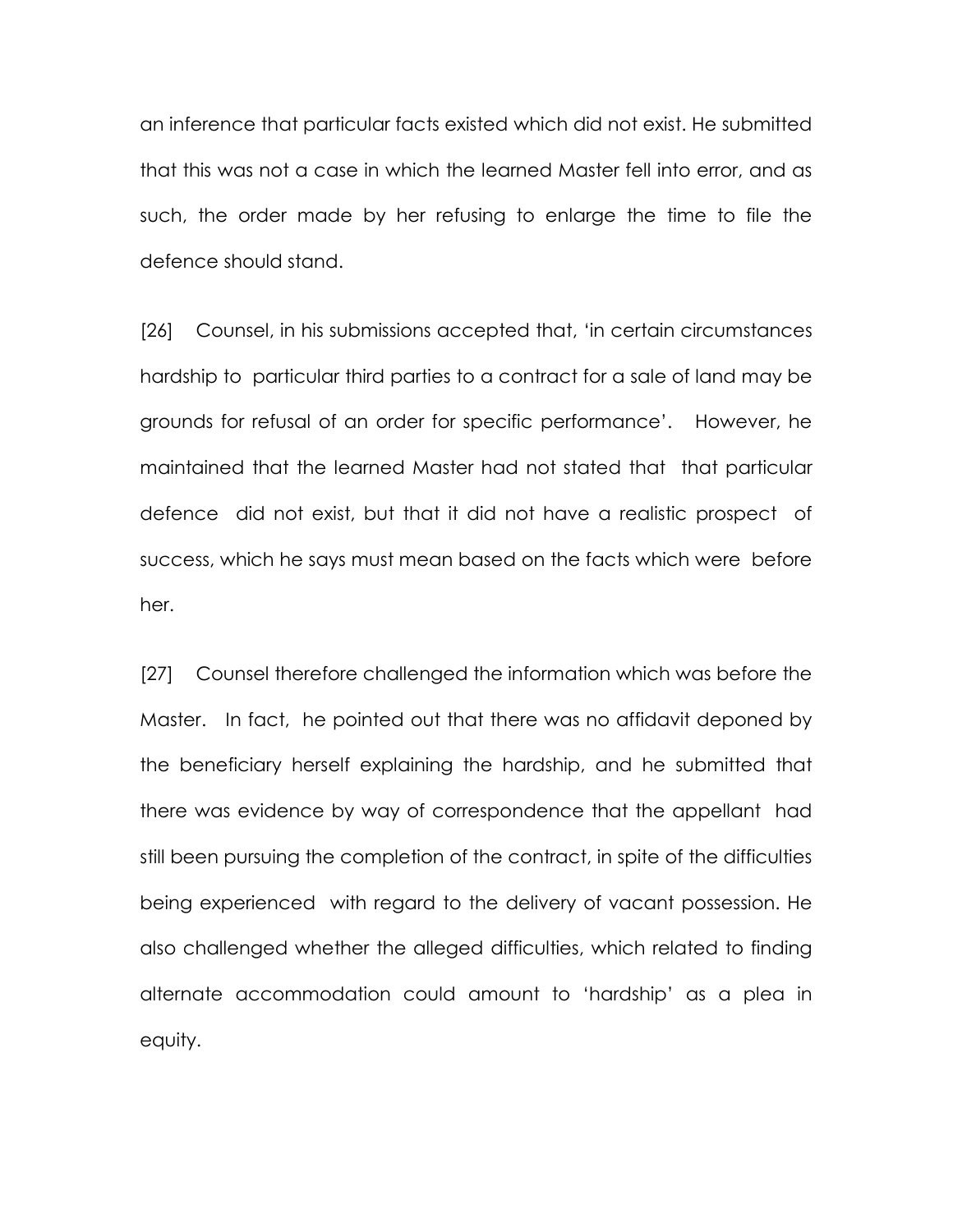[28] Counsel relied on the cases of **Walters & Others v Roberts** (1981) P&CR 210, 216 to 220, and particularly on Hexter v Pearce, [1900] 1 Ch 341 and submitted thus:

> "The whole doctrine of specific performance rests on the ground that a man is entitled in equity to have in specie the specific article for which he has contracted, and is not bound to take damages instead."

[29] Counsel finally submitted that the learned Master had dealt with all the matters before her, had examined the potential prejudice to both parties, the explanations for the delay, applied the law to the facts of the case before her and concluded in compliance with the overriding objective, that the application to enlarge time should be refused, and in the exercise of that discretion, he said, she could not be faulted and the court should so find.

[30] In response counsel for the appellant indicated that in the correspondence it was clear that the attorneys on behalf of the executor were endeavouring to fulfill their obligations under the contract to give vacant possession and to complete the contract. It was not a situation of attempting to renege on their contractual arrangements. There were ongoing discussions but these were later stymied by the situation which developed on the part of the beneficiary, who, he submitted, was neither, as had been suggested by counsel for the respondents, a trespasser or a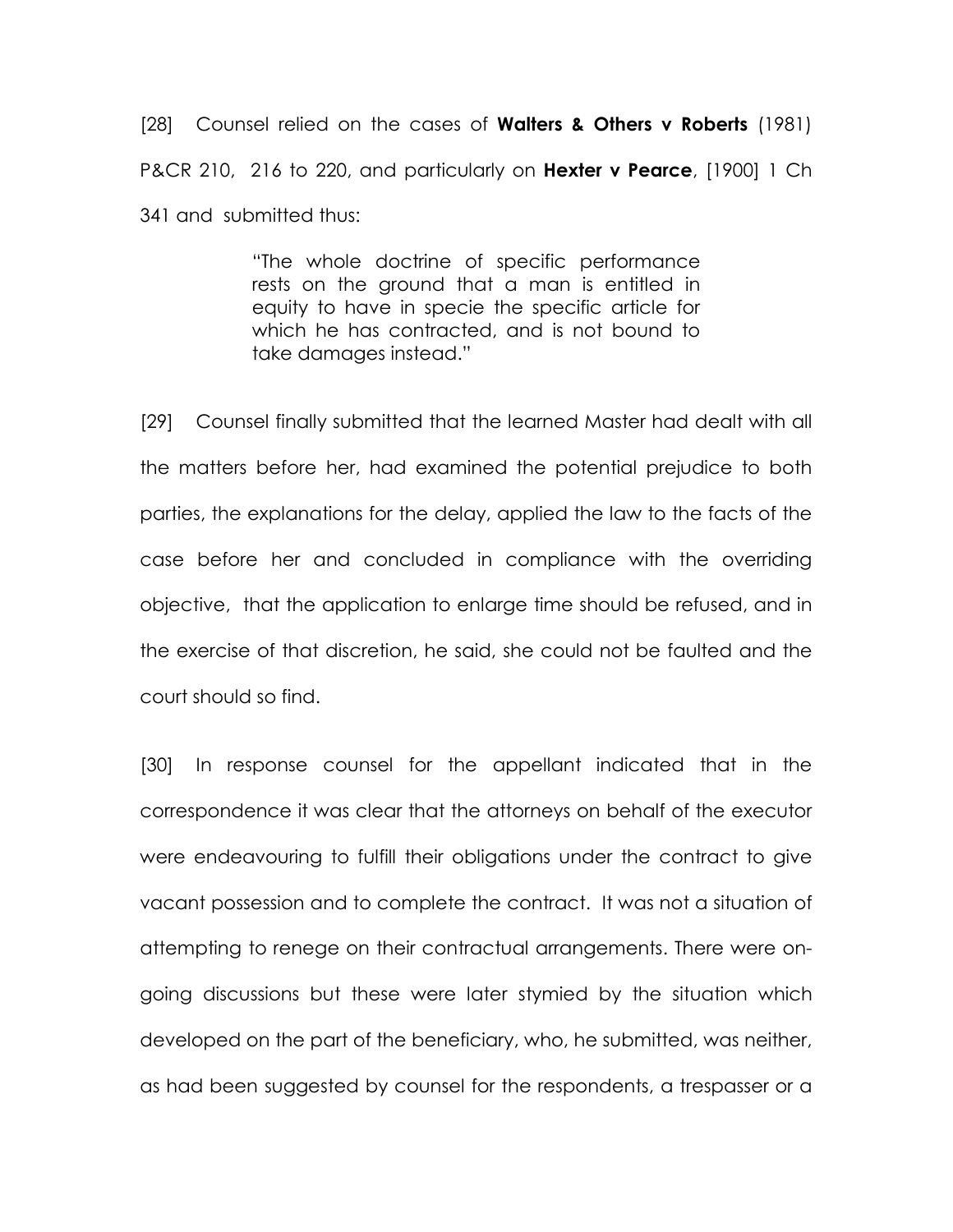licensee. He distinguished the cases relied on by counsel for the respondents, to say that in the case of **Walters and Others v Roberts**, the party in possession had taken under a subcontract, which made it clear that its occupation of the land was never intended to survive the extinction of the contract, and the Agricultural Holdings Act 1948, did not give any protection in those circumstances, so specific performance would readily be granted. In the case of **Hexter v Pearce** although there was argument that the appellant could experience great difficulties in working the mining lease, and the court made it clear that 'whether the contract is a convenient or an inconvenient one is for the parties to consider when they enter into it', the court found that if the appellant did not act unreasonably there would be no difficulty in working the lease and therefore granted specific performance. The important point to note however, is that those cases went to trial, for the court to decide whether the order of specific performance ought to have been granted in the particular circumstances of each case.

[31] Counsel also brought to the attention of the court, rule 12.5 (e) of the CPR which states :

- "12.5 The registry must enter judgment at the request of the claimant against a appellant for failure to defend if -
	- (a)… (b)…  $(C)$ …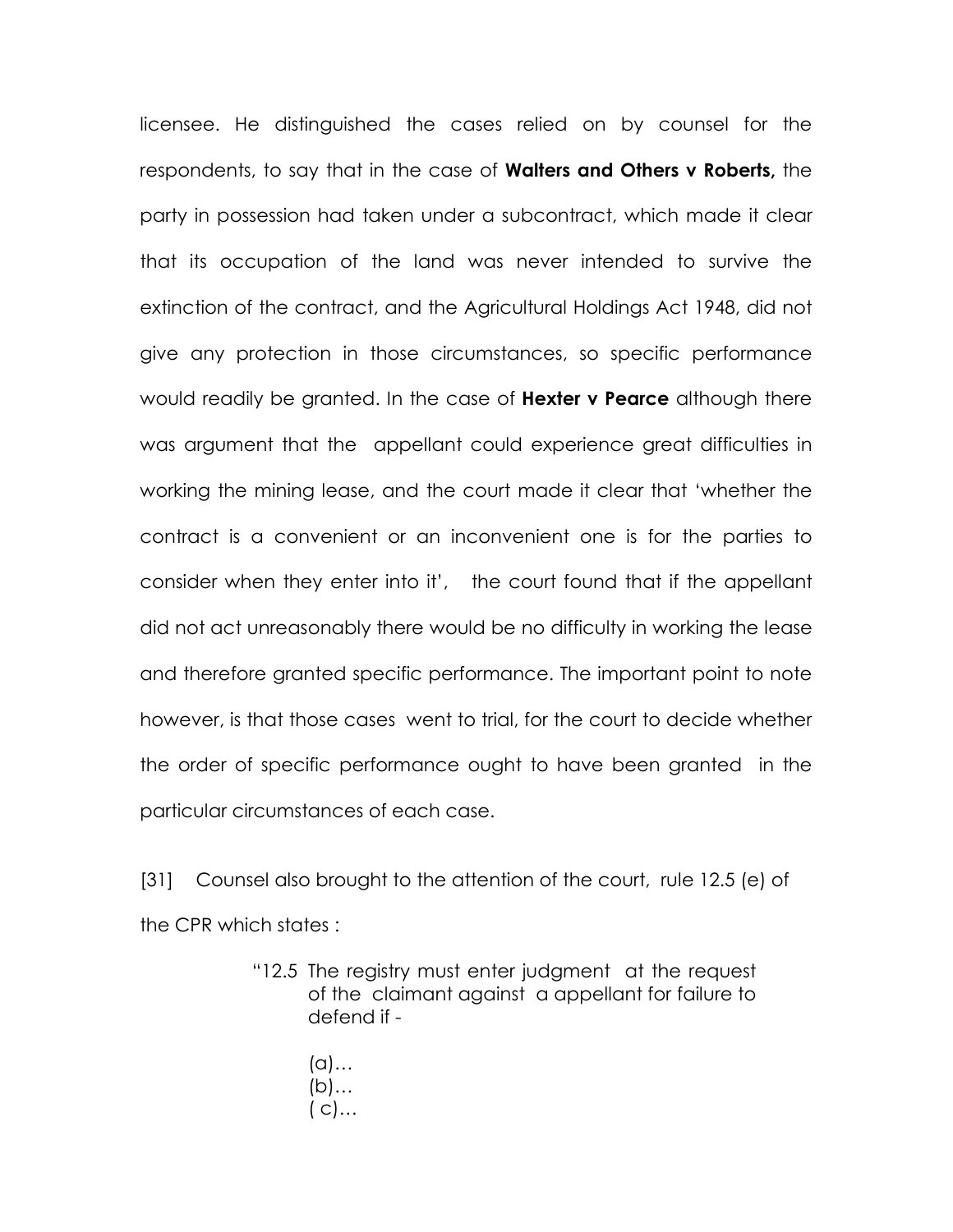(d)…

# (e) there is no pending application for an extension of time to file the defence."

[32] Counsel therefore submitted that any application to enter judgment which had been filed subsequent to the filing of the application to enlarge time to file the defence out of time would be irregular and ought not to have been pursued, let alone for an order to have been made on the same in his absence.

## Analysis.

[33] In this matter, as stated previously, the learned Master had before her an application to enlarge time to file a defence, as the time within which the appellant ought to have done so had expired. She exercised her discretion and decided to refuse the application. The issue on this appeal therefore is: was she wrong in doing so? I accept the principles set out in **Hadmor Productions Limited et al v Hamilton et al** (supra) and I am guided by them. In his speech, Lord Diplock reminded their Lordships of "the limited function" of an appellate court, in an appeal from the exercise of a discretion by a single judge, in refusing to grant injunctive relief. He said at page 220-B of his judgment:

> "Upon an appeal from the judge's grant or refusal of an interlocutory injunction the function of an appellate court, whether it be the Court of Appeal or your Lordships' House, is not to exercise an independent discretion of its own. It must defer to the judge's exercise of his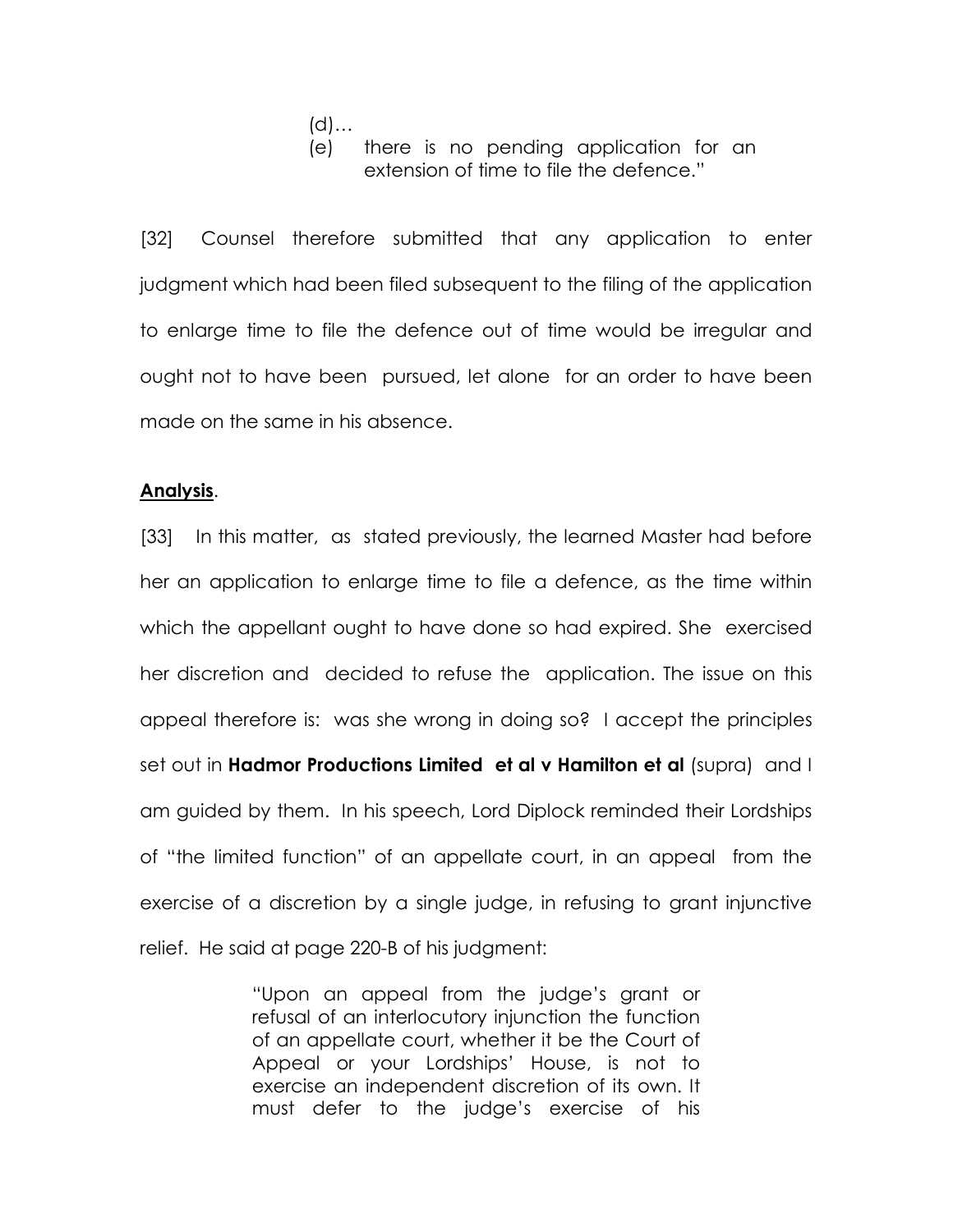discretion and must not interfere with it merely upon the ground that the members of the appellate court would have exercised the discretion differently. The function of the appellate court is mainly one of review only. It may set aside the judge's exercise of his discretion on the ground that it was based upon a misunderstanding of the law or of the evidence before him or upon an inference that particular facts existed or did not exist, which, although it was one that might legitimately have been drawn upon the evidence that was before the judge, can be demonstrated to be wrong by further evidence that has become available by the time of the appeal; or upon the ground that there has been a change of circumstances after the judge made his order that would have justified his acceding to an application to vary it. Since reasons given by judges for granting or refusing interlocutory injunctions may sometimes be sketchy, there may also be occasional cases where even though no erroneous assumption of law or fact can be identified the judge's decision to grant or refuse the injunction is so aberrant that it must be set aside upon the ground that no reasonable judge regardful of his duty to act judicially could have reached it. It is only if and after the appellate court has reached the conclusion that the judge's exercise of his discretion must be set aside for one or other of theses reasons, that it becomes entitled to exercise an original discretion of its own."

[34] On the bases of these principles therefore, (although the application before me is not one for injunctive relief, the principles are nonetheless applicable) it is incumbent on me, by way of review, to examine the Master's decision to ascertain if there are any grounds for interfering with the same.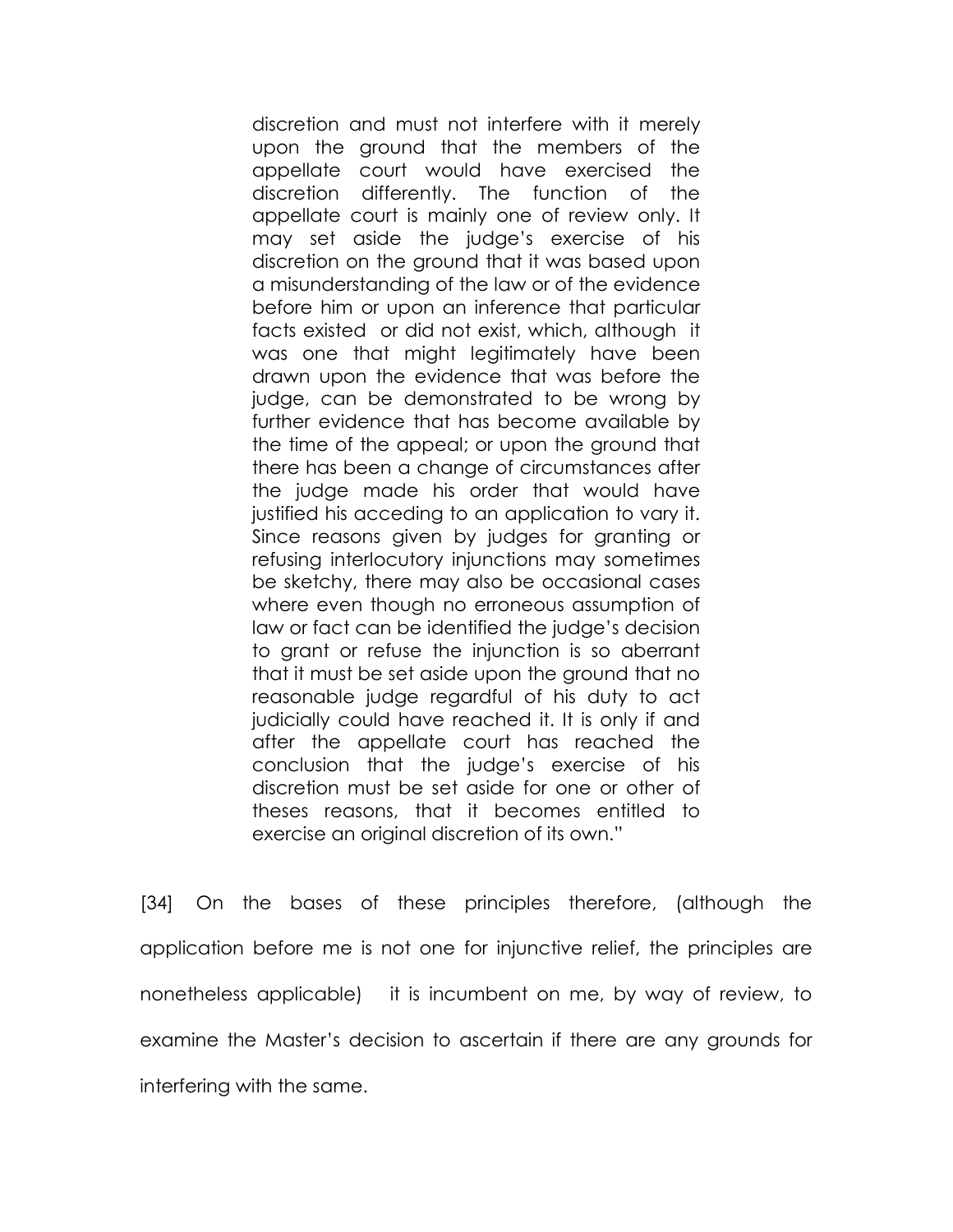#### Ground of appeal a) iii)

[35] The applicable rules of the CPR are 10.2 (1) and 10.3(1) which state that a appellant who wishes to defend all or part of a claim must file a defence, and the general rule is that the defence must be filed within 42 days of service of the claim. Rule 10.3(9), permits a appellant to apply to the court for an order extending the time for filing a defence, and rule 26.1 (2)(c) under the court's general powers of management states that the court may extend the time for compliance with any rule, practice direction, order or direction of the court, even if the application for an extension is made after the time for compliance has passed.

[36] It is clear that neither rule 10.3(9) or 26.1(2)(c) contain the criteria that ought to be utilized in the exercise of the power to enlarge time. The principle governing the court's approach in determining whether to grant or refuse an application for extension of time was summarized by Lightman, J in an application for extension of time to appeal in the case of Commissioner of Customs and Excise v Eastwood Care Homes (**I**Ikeston) Ltd and Others [2001] EWHC Ch 456, which has been endorsed by this court in Fiesta Jamaica Limited v National Water Commission [2010] JMCA Civ 4 at [15]. In the latter case, the issue related to the filing of a defence out of time. In her judgment Harris J.A. referred to the dictum of Lightman J which set out the principles, thus;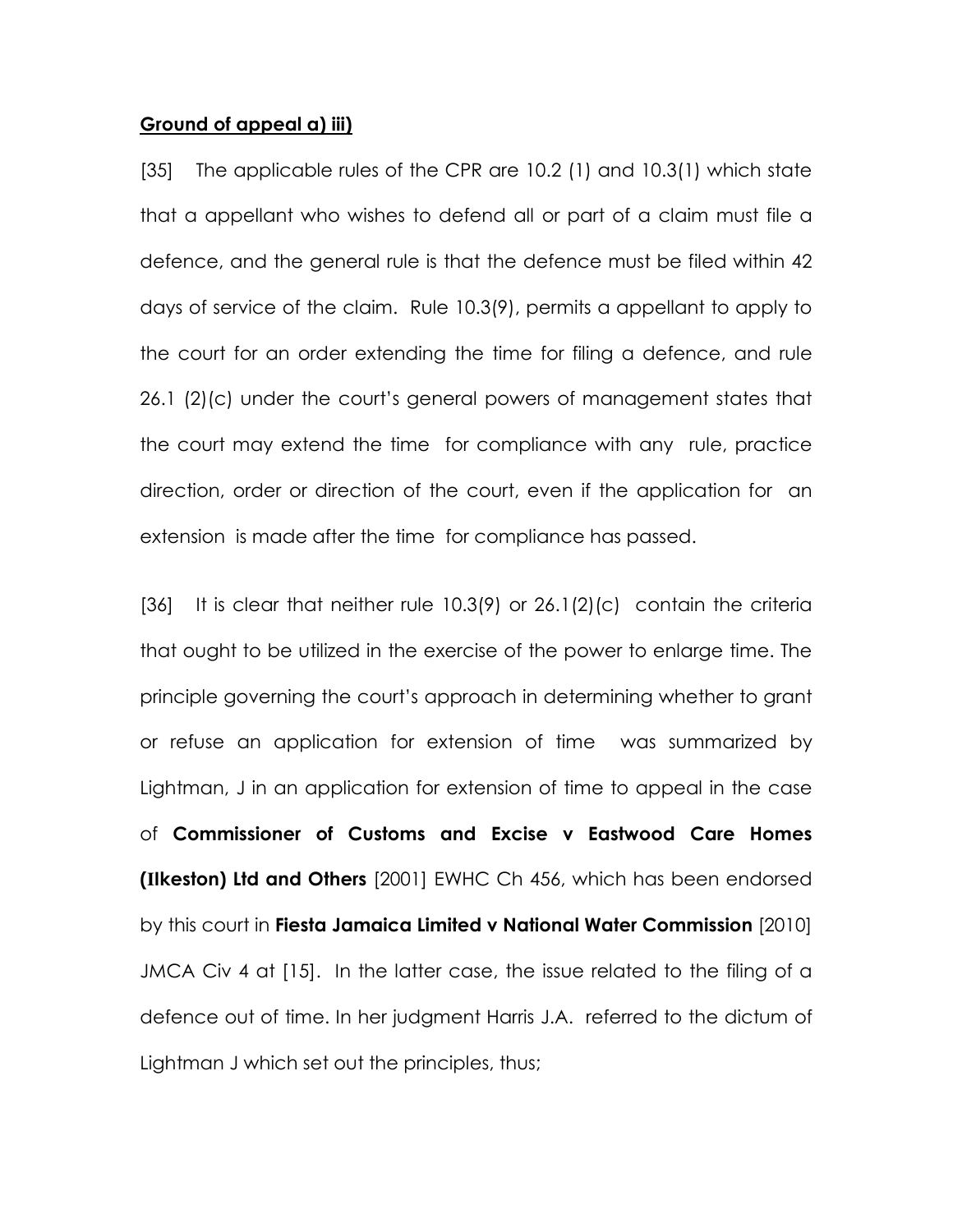"In deciding whether an application for extension of time was to succeed under rule 3.1(2) it was no longer sufficient to apply a rigid formula in deciding whether an extension has to be granted. Each application has to be viewed by reference to the criterion of justice.

 Among the factors which had to be taken into account were the length of the delay, the explanation for the delay, the prejudice to the other party, the merits of the appeal, the effect of the delay on public administration, the importance of compliance with time limits bearing in mind that they were there to be observed and the resources of the parties which might, in particular be relevant to the question of prejudice."

[37] The questions therefore are - was there sufficient material before the learned Master which could provide a good reason for the delay in failing to comply with rule10.3 (1) of the CPR and also, was there any information before her to satisfy her that there was merit in the case.?

[38] In the instant case, the claim form and the particulars were served on the appellant on 5 August 2008. Pursuant to rule10.3(1), the defence would have been due within 42 days of the service of the same. However, pursuant to rule 3.5(1) during the long vacation, the time prescribed by these rules for filing and serving any statement of case does not run. The long vacation in the rules is the vacation beginning on the 1st of August in each year, (rule 3.4(1)). The Michaelmas Term commences on the 16th September (rule 3.3). The acknowledgement of service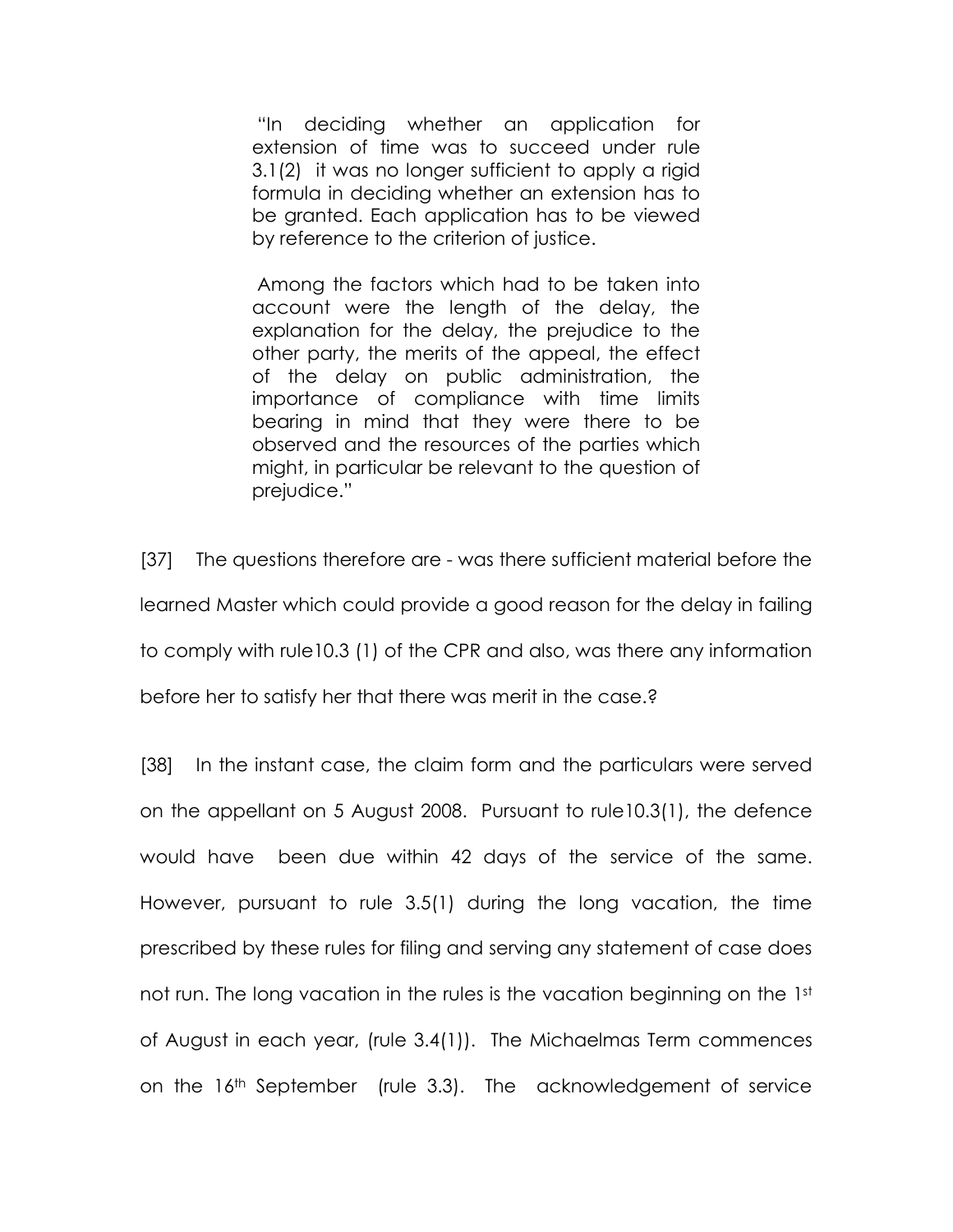would have been due on the 20 August 2008, but was filed on 17 September 2008. The defence would have been due on 29 October 2008. It was not filed. The application to enlarge time to file the defence was filed on 17 March 2009. By that time the defence was overdue about 4½ months.

[39] The explanation given for this delay was that having given instructions to the attorneys in September 2009 the situation of the residential arrangements of the beneficiary changed and negotiations to accommodate the changed situation failed. The executor then fell ill, suffered a stroke and could not speak , was unable to give his attorneys instructions, was advised of the expiry date for filing the defence in January 2009 and proceeded to endeavor to obtain the assistance of the court by March 2009.

[40] The learned Master was of the view that even if the delay was due to the illness of the appellant, there was not sufficient information before her as to the dates of the onset of his illness and of his recovery. She went on to say that filing the application for extension of time six months after the filing of the acknowledgment of service was not satisfactory.

[41] However, in my view, in examining the conduct of a litigant in respect of delay, for the purpose of deciding whether to exercise a discretion in his/her favour, the relevant starting time for consideration, is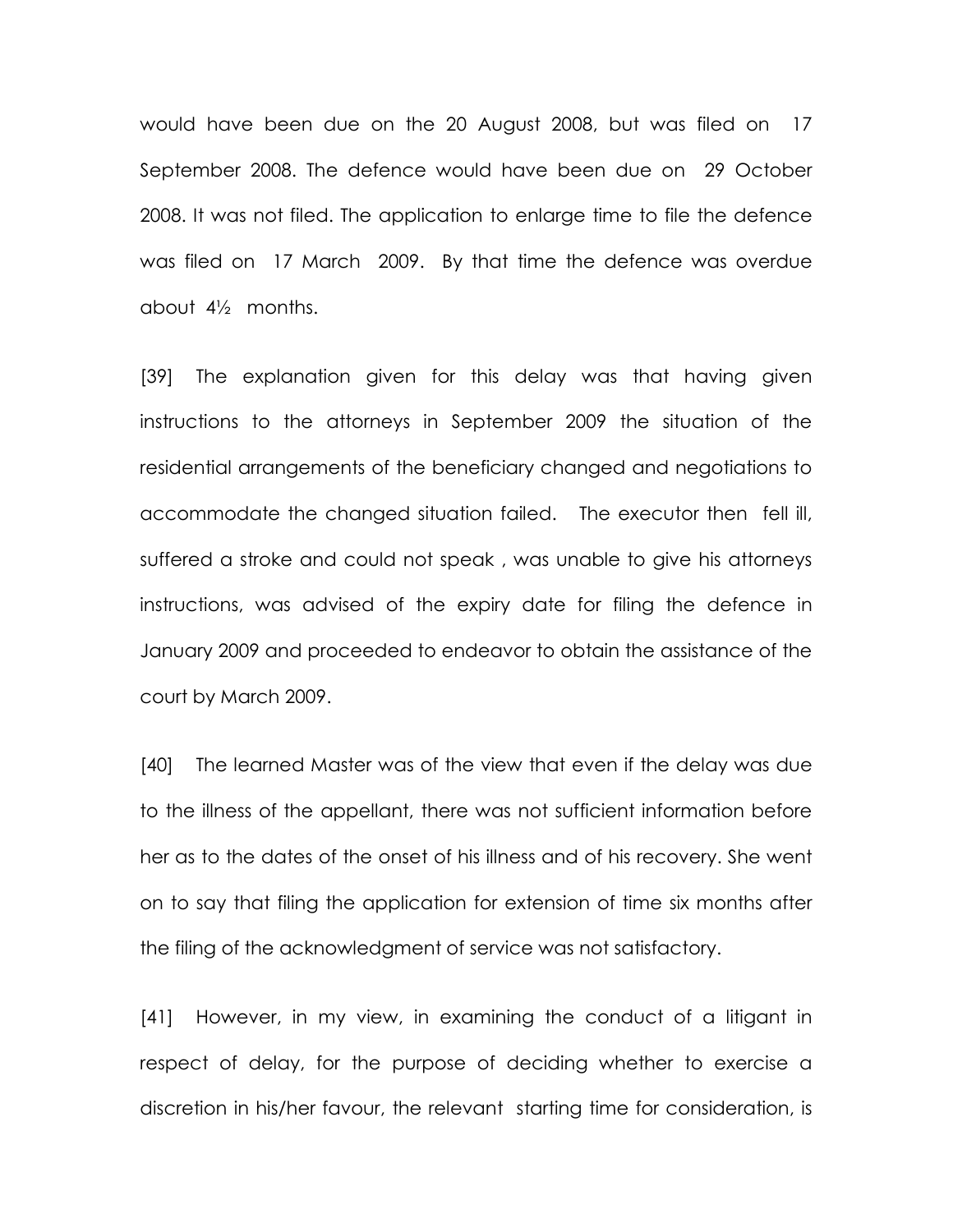when the litigant is in breach of the rules, in that, the time has expired, and the matter cannot proceed without reference to the courts. In this case it would have been 4 ½ months and the matters outlined in paragraph 39 above, could readily have consumed that period, and provided the good reason for the delay. A stroke is a serious condition, and the appellant said that he had been hospitalized and if accompanied by any sort of paralysis, as in this case, could provide a distraction from the focus of an action in the court, where the party is sued in the capacity of an executor, bearing in mind, also, that all this information was not challenged. There was no affidavit in opposition refuting this, and or claiming that any prejudice had been suffered as a result of the delay. In any event, the delay was not inordinate. Additionally I accept the views stated in the **Finnegan v Parkside Health** Authority case, that a procedural default even if unjustifiable, and particularly where no prejudice has been deponed to or claimed, the litigant ought not to be denied access to justice.

[42] In my opinion the learned Master fell into error in her approach to this aspect of the matter.

#### Ground of appeal a) i) and ii)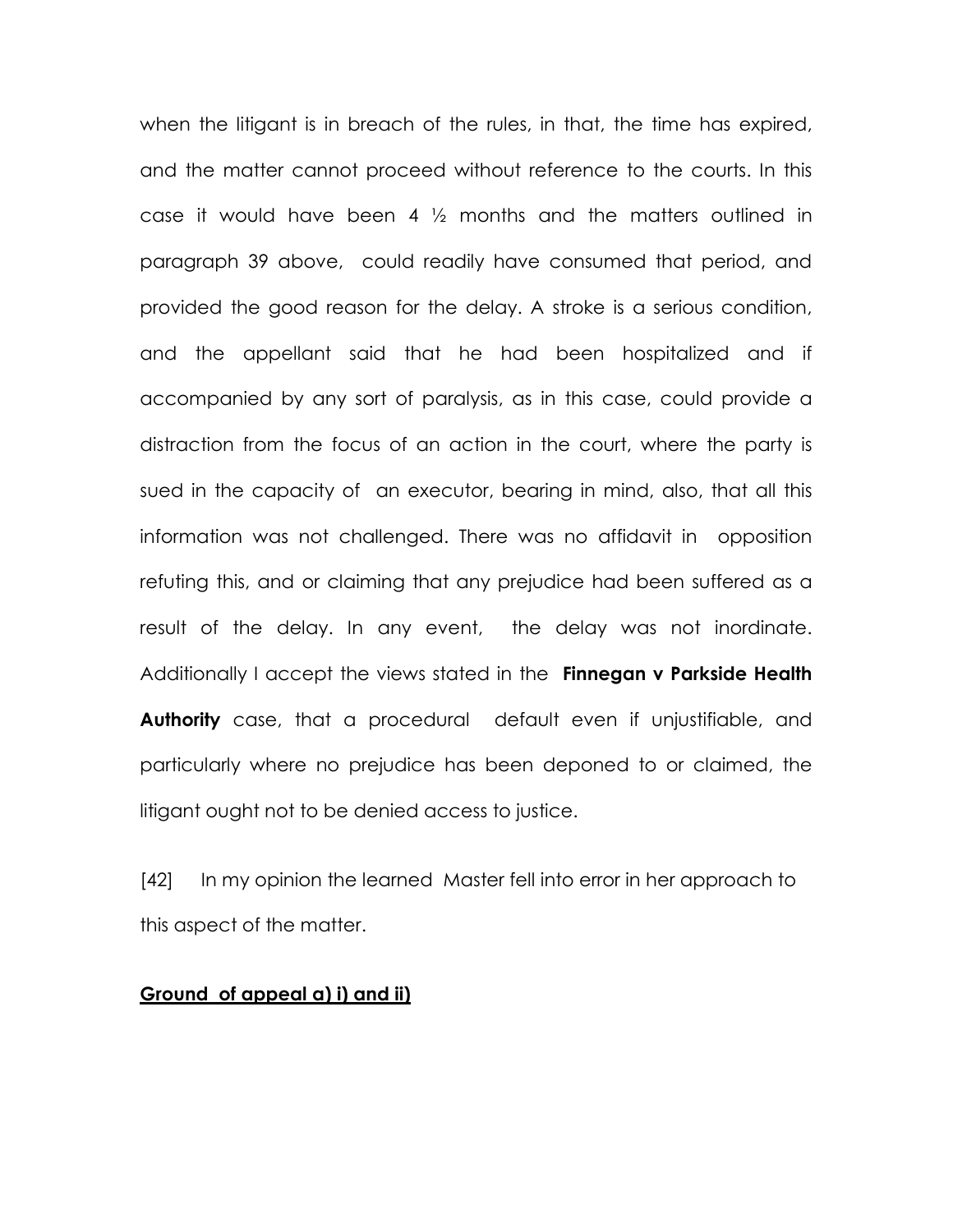[43] However, even if there was no good reason for the delay, in the interest of justice the proposed defence would have to be examined in order to ascertain if there is any merit in the same.

[44] Essentially, the appellant pleaded and admitted the agreement for sale, but indicated that he was unable to complete the contract because of "exceptional hardship" which related to the beneficiary, a third party, who resided on the premises, who was elderly, whose health had significantly deteriorated, so much so that she was no longer able to climb steps, could not find alternate accommodation, and who was being cared for by persons who resided near to her.

[45] The learned Master merely stated that, 'I am not satisfied that this is a defence with a realistic prospect of success'. There was no basis given for this conclusion. It is not surprising therefore that counsel for the appellant understood that to mean that, in her view, the defence of hardship to an equitable claim for specific performance did not exist, and for counsel for the respondents to understand the statement to mean that the defence was not available to the appellant on the facts before her, and therefore the defence in this case would not succeed.

[46] The difficulty that exists is based on the events which transpired at the hearing in April 2009. It would appear that the learned Master did not have an opportunity to hear submissions on the law in respect of this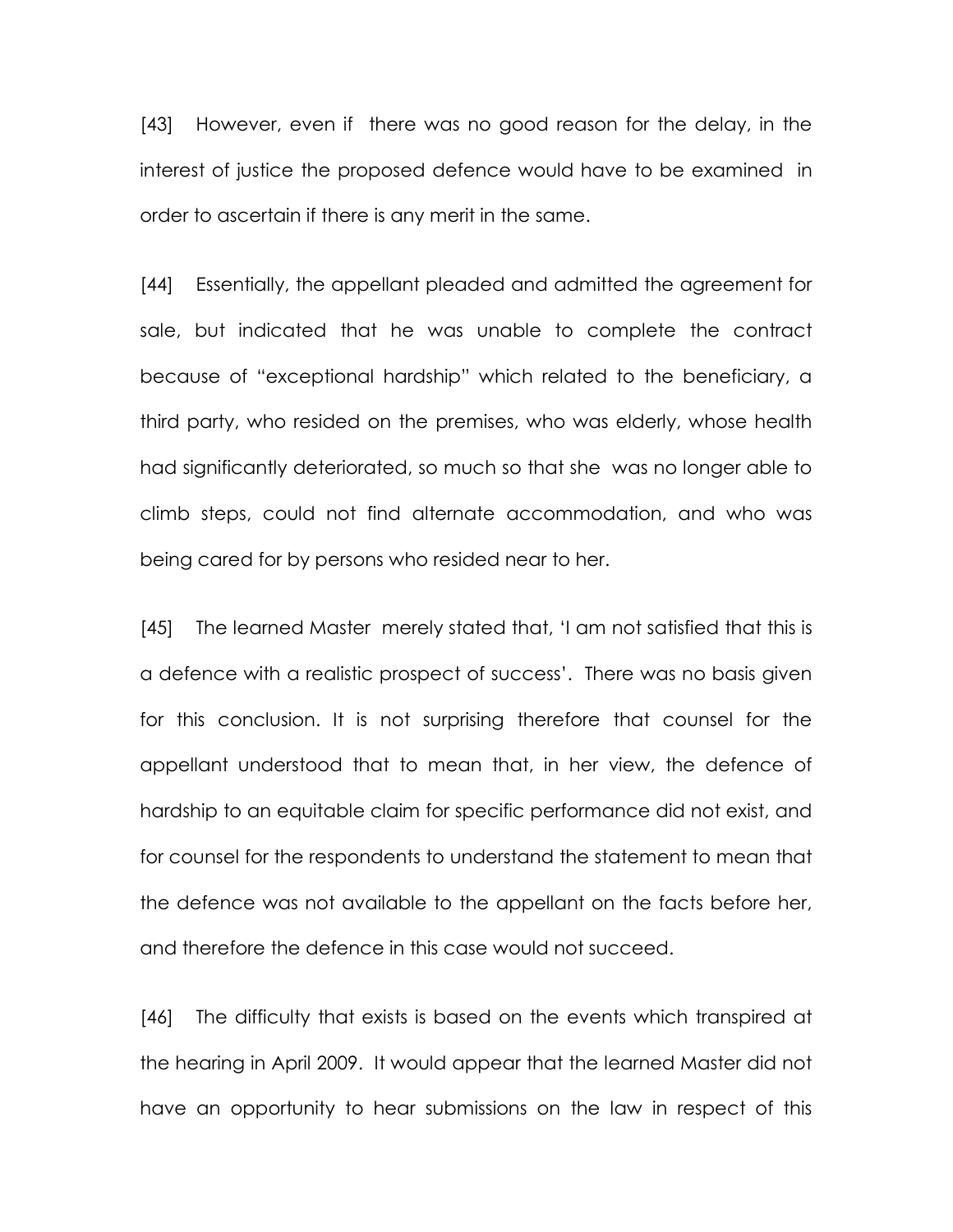aspect of the case, and therefore was at a disadvantage. In fact counsel for the respondents conceded before me, as stated earlier, that hardship in respect of particular third parties can in certain circumstances be grounds for a refusal of an order for specific performance. In Thomas v **Dering,** it was held that the court will not execute a contract, the performance of which is unreasonable and or would be prejudicial to persons interested in the property but not parties to the contract. In Wroth and Another v Tyler the law was clearly stated in the judgment of Megarry, J endorsing the dicta of Plumer V.C. in **Howell v George** (1815) 1 Madd 1,11 which passage the learned Vice Chancellor cited, he said with approval:

> "A vendor must do his best to obtain any necessary consent to the sale; if he has sold with vacant possession he must, if necessary, take proceedings to obtain possession from any person in possession who has no right to be there or whose right is determinable by the vendor, at all events if the vendor's right to possession is reasonably clear; but I do not think that the vendor will usually be required to embark upon difficult or uncertain litigation in order to secure any requisite consent or obtain vacant possession. Where the outcome of any litigation depends upon disputed facts, difficult questions of law, or the exercise of a discretionary jurisdiction, then I think the court would be slow to make a decree of specific performance against the vendor which would require him to undertake such litigation."